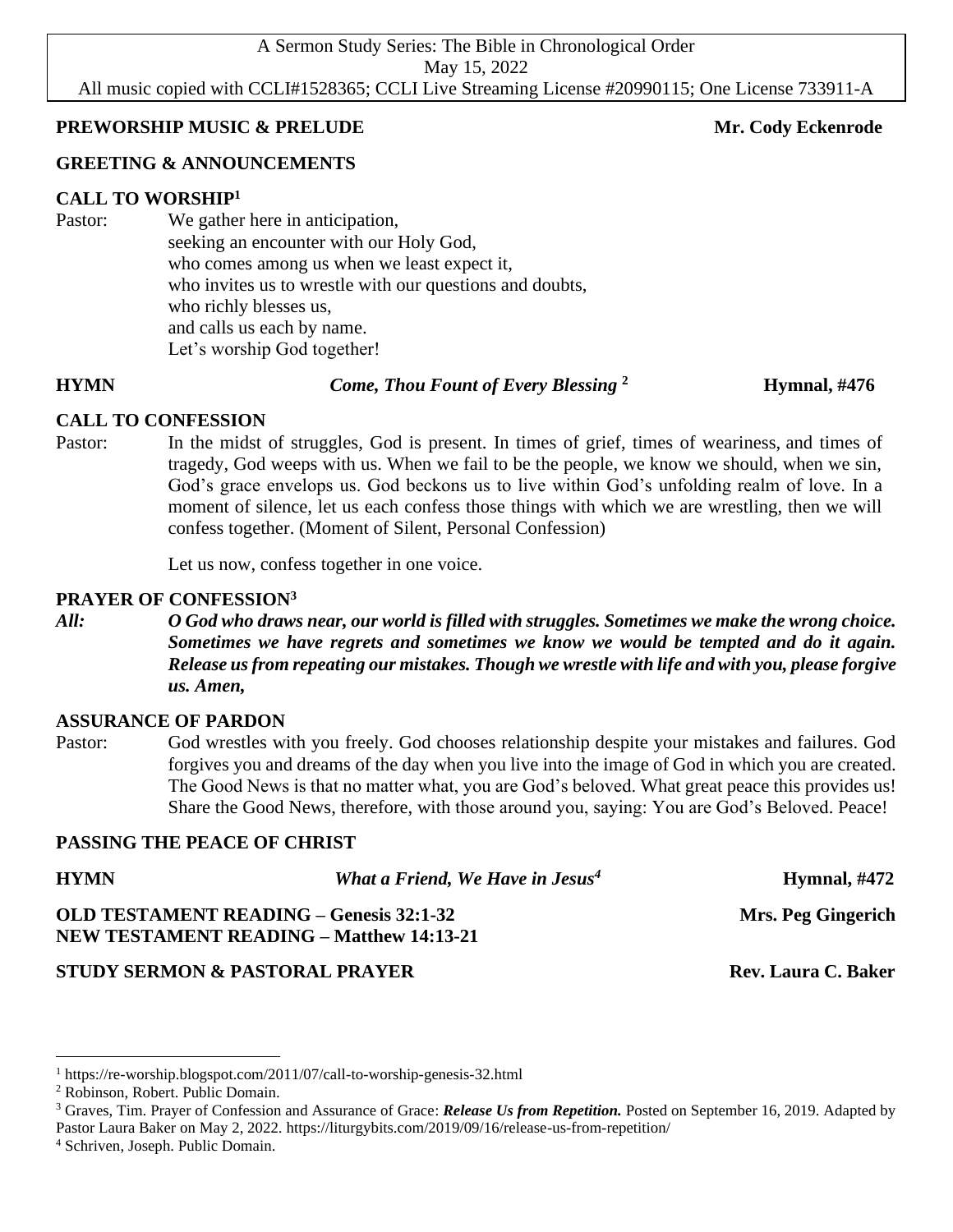#### **THE LORD'S PRAYER**

**All:** *Our Father, who art in heaven, hallowed be Thy name. Thy kingdom come; Thy will be done on earth as it is in heaven. Give us this day our daily bread and forgive us our debts as we forgive our debtors; and lead us not into temptation but deliver us from evil for thine is the kingdom and the power and the glory forever. Amen.*

#### **SPECIAL MUSIC** Chancel Choir **Chancel Choir Chancel Choir Chancel Choir**

### **OFFERTORY INVITATION<sup>5</sup>**

Liturgist: In this next moment, we have an opportunity to respond in openness to all we've been given. We are going to pause for a short period and during that time, I invite you to imagine yourself, placing your financial gifts in the offering plate, but also — and more importantly — imagine placing your hand over it and silently committing to God to use your gifts, talents, and heart for furthering the unfolding realm of God on earth. *(Moment of silence for personal commitment)*

> Please join me in offering ourselves and the gifts of our time, talent, and money to God's Kingdom work, using the Prayer of Dedication as printed in our bulletins.

## **PRAYER OF DEDICATION<sup>6</sup>**

*All: God, bless our wallets, because they participate in our expressions of our faith in you. Bless our envelopes, our checks, our cards, our dollar bills, and our coins - because they might be called into your kingdom. If we have barely two pennies to put in the offering plate, or if we make multiple automatic withdrawal donations each month, no matter who we are and what we have, you welcome our gifts. Be in our sharing, our saving, and our spending, and multiply*  each gift. We give in the name of Jesus Christ, who multiplied the loaves and fish so that *everyone had more than their fill. Amen.*

| <b>HYMN</b>        |                                                                                                                                                                                                                       | <b>Count Your Blessings<sup>7</sup></b>                                                                              | <b>Bulletin, Next Page</b> |  |
|--------------------|-----------------------------------------------------------------------------------------------------------------------------------------------------------------------------------------------------------------------|----------------------------------------------------------------------------------------------------------------------|----------------------------|--|
| <b>BENEDICTION</b> |                                                                                                                                                                                                                       |                                                                                                                      |                            |  |
| Pastor:            | Know that the ever-present mystery we name God<br>is in your past forgiving you,<br>is in your present loving you,<br>and is in your future waiting to greet you.                                                     |                                                                                                                      |                            |  |
| All:               | We leave this place as beloved children of God.<br>Each one - upheld by God and filled with the Spirit.<br>God holds our hands.<br>God keeps our hearts.<br>We go in peace to love and serve in Jesus' name.<br>Amen. |                                                                                                                      |                            |  |
|                    | <b>SUNG BENEDICTION</b>                                                                                                                                                                                               | <b>Father, Bless Us as We Part (Sing 2 times)</b><br>Father, bless us as we part; grant us peace that makes us free. | Hymnal, $#510$             |  |

*Strengthen every trusting heart, with the love that comes from Thee. Amen.*

#### **POSTLUDE**

<sup>5</sup> Graves, Tim. Offering Invitation: *In the midst of struggles.* Posted on [December 5, 2016.](https://liturgybits.com/2016/12/05/in-the-midst-of-struggles/) Adapted by Pastor Laura Baker on May 2, 2022. https://liturgybits.com/2016/12/05/in-the-midst-of-struggles/

<sup>6</sup> https://re-worship.blogspot.com/2011/07/offering-prayer-matthew-1413-21.html

<sup>7</sup> Oatman, Johnson. Public Domain.